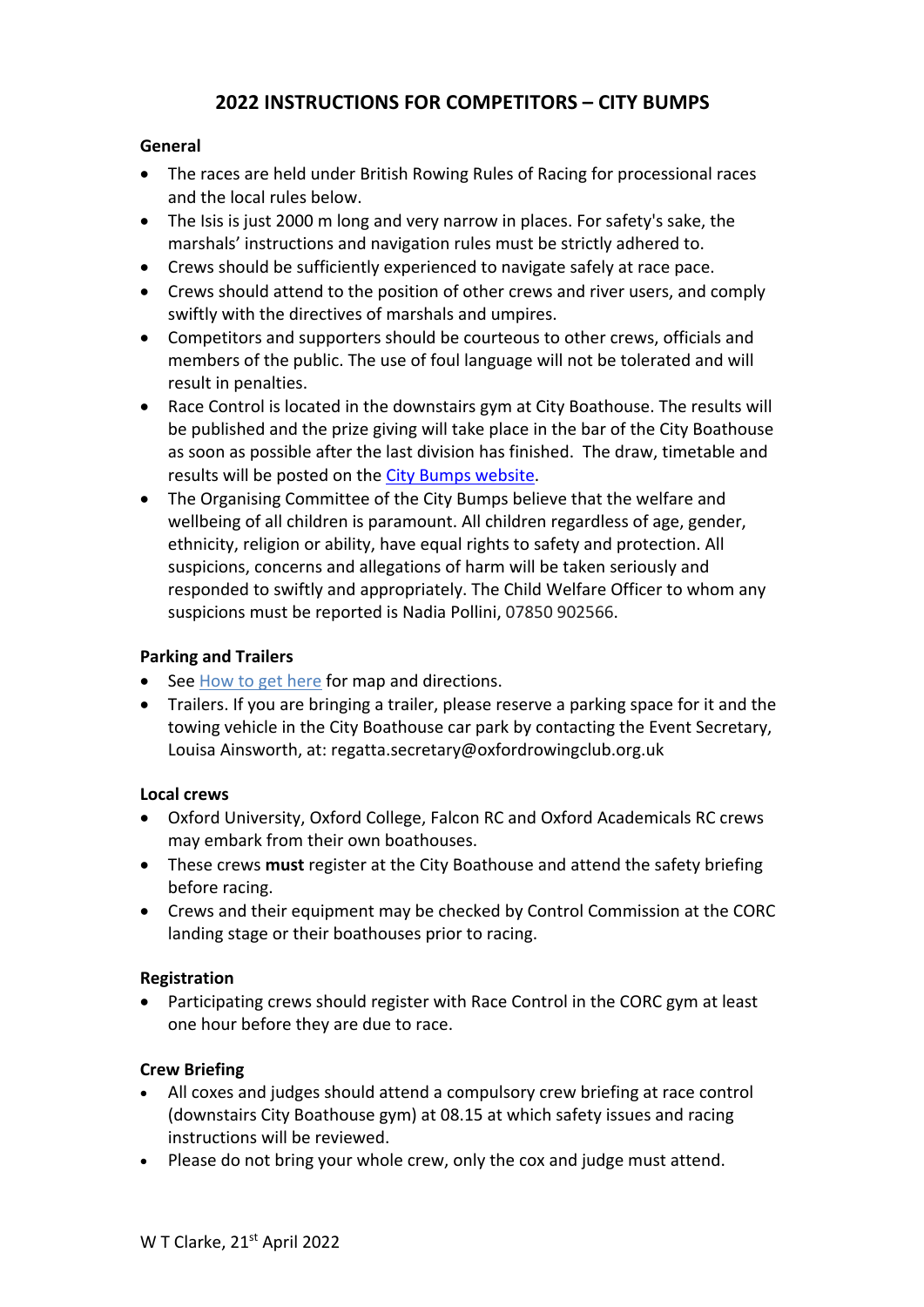## **Boating Instructions & Navigation**

The River Thames (or Isis) is a busy river with many types of craft. Whilst each division is racing, the marshals at either Folly Bridge or at Iffley Lock will attempt to hold all other craft until it is safe for them to proceed. These craft will then be allowed through under the normal rules of navigation. Crews should pay particular attention to these craft, some of which are large and require the centre channel of the river. The Salter's passenger services will be running.

A map of the course is available online.

#### **Circulation Pattern**

• The rules of navigation shown on the course map with these instructions will apply. Crews must keep to the event navigations rules at all times.

#### *When racing:*

• Competitors must ensure their racing course is clear and safe. Boats should defer to the right hand side of the river during racing if required by other traffic.

#### *When not racing:*

- Above Donnington Bridge keep to the right hand side.
- Crews should cross to the left under the instructions of the crossing marshal when moving downstream immediately below Donnington Bridge. Boats should keep to the left when moving downstream below Donnington Bridge.
- **COLLEGE CREWS NOTE:** The circulation pattern is not the same as the Torpids and Summer VIIIs circulation pattern. Normal (training) circulation should be adeherd to upstream of Donnington Bridge. **Below the bridge it is reverse circulation.** A crossing marshal will be in place giving instructions.

#### **Embarking**

- All crews must embark from their designated landing stages under the guidance of the Raft Marshals, with their bows pointing upstream, after the last boat of the previous division has passed the City Boathouse. The Umpire at the City Boathouse will give the 'all clear' for crews to leave the raft.
- Warming up should take place upstream of the Gut; any crew practicing starts or firm pressure rowing in or downstream of the Gut may be penalized.
- All crews should in their start position 5 minutes before the starting time of that division. (Failure to comply may incur a penalty.)
- From Haystacks Corner crews should be in start number order, marshalling under the instructions of the marshals and umpires

#### **Disembarking**

- At the end of a race, crews that have crossed the Finish line should wait in the turning area facing into the stream until the last boat remaining in the Division has crossed the line.
- On turning under the instructions of the Marshal, crews should immediately proceed downstream on the right hand side of the river. Crews disembarking at the City Boathouse should proceed past the City Boathouse to Salter's boatyard (approx. 100 m) turn and approach the landing stages with bows pointing